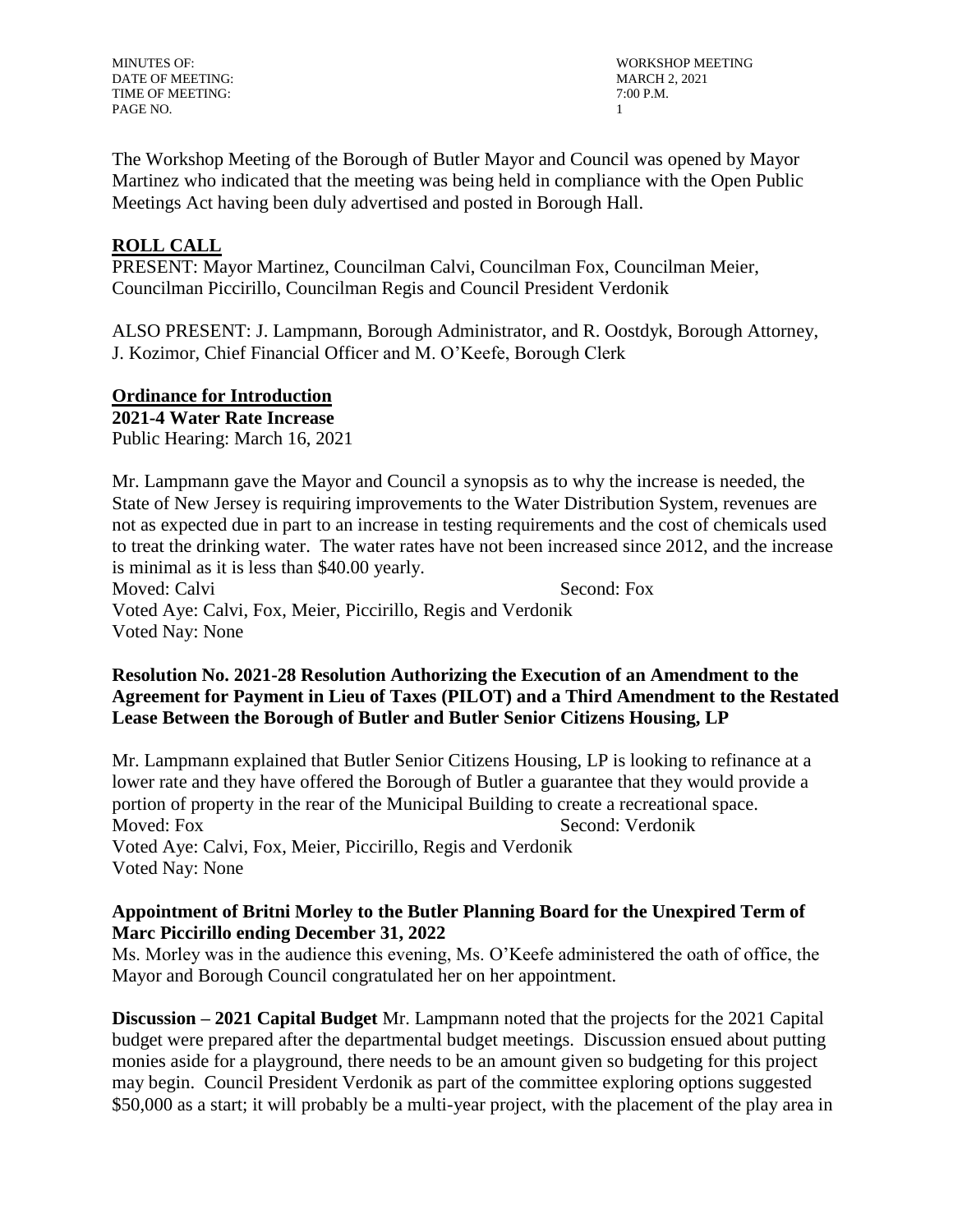DATE OF MEETING: TIME OF MEETING:  $7:00$  P.M. PAGE NO. 2

MINUTES OF: WORKSHOP MEETING<br>DATE OF MEETING: WORKSHOP MEETING

the property recently acquired from the amendment to the agreement with Butler Senior Citizens Housing. Mr. Lampmann explained that site work for the area would be required; additionally he suggested that this project be done in sections. Council President Verdonik noted that he had received several requests for a Pickle Ball court, so perhaps Assante Park may be reconfigured to provide both a basketball court and a pickle ball court. Additionally, Mr. Lampmann needed a firm answer as to whether or not Stonybrook would be operational this year as the season is rapidly approaching and the summer recreation program sign ups should begin shortly. The current regulations are not conducive to having an indoor program in the event of severe inclement weather the program would be cancelled for that day and would be stated on the flyer at sign up about closure for that reason. The operational costs for Stonybrook without the Summer Recreational program would be approximately \$50,000. The Recreation Commission is asking the Borough Council put some funds in place in the event that the State of New Jersey regulations forbid the operation of the Recreational program this summer, as operational costs are not covered in full by gate receipts and memberships. If there are approximately fifty patrons of the summer recreation program, it will pay for itself. Recreation will reach out to former summer recreation programs patrons to gauge their interest in joining the summer recreation program. The Borough Council recommended opening Stonybrook and having the summer recreation program operate. The Pequannock River Basin Regional Sewerage Authority (PRBRSA) bill has been lowered by approximately \$100,000 due to methodology that was developed by the Borough, once this was brought forth to the board of the PRBRSA it was agreed that the new methodology would be used. The 2021 Municipal Budget if accepted as written will be introduced at the March 16, 2021 meeting and Public Hearing and adoption at the April 20, 2021 meeting the tax increase on an average home valued at \$252,000 would be \$34.00.

## **Discussion – Winter Overnight Parking Ban**

Mayor Martinez asked that this be removed from the Agenda.

#### **Discussion – Social Meeting and Cooperative**

Mayor Martinez stated he had received a number of requests regarding expanding the Social Media presence of the Borough, he feels that it would be a better way to get more information out to the residents. Mr. Lampmann noted that he had received a call regarding the cost to maintain the website from a prospective vendor; the cost would be approximately \$6,000.00. Mr. Lampmann explained that the website is updated as information in received. Councilman Calvi suggested that this be a function of the Economic Development Committee as he has seen in other states and the Chamber of Commerce usually runs a website similar to what the Mayor is suggesting. Mr. Lampmann also explained the use of NIXLE; it is designed for emergencies. A specific site was created for Butler Electric that notes outages, and estimated time of restoration. Councilman Piccirillo noted that while it is great for informational purposes, sometimes the comments could be offensive or misinformation. Councilman Calvi asked that for additional information so the Council has a better idea as to what Mayor Martinez is looking for so the changes may be implemented with the pending upgrades to the website. Regarding starting a Cooperative Mayor Martinez explained that he has had conversations with the Borough Administrator and Borough Attorney regarding this. He detailed what the project would entail, it would be done by an open public bid, and once the contractor wins a project, the Borough would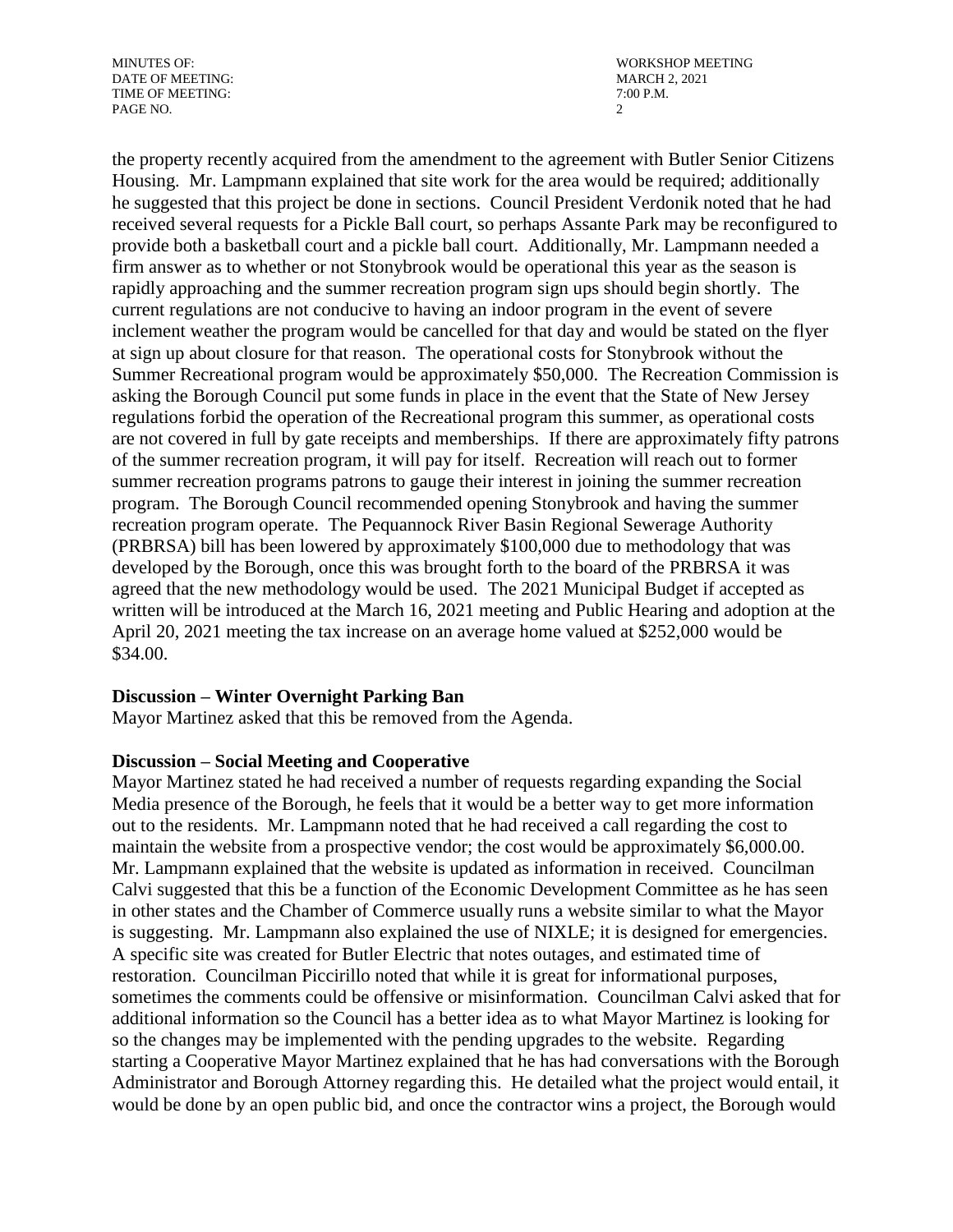DATE OF MEETING: TIME OF MEETING:  $7:00$  P.M. PAGE NO. 3

MINUTES OF: WORKSHOP MEETING<br>DATE OF MEETING: WORKSHOP MEETING

receive a percentage of the bid amount. Councilman Piccirillo asked for more detail on what types of projects would be performed. The Borough could set the parameters as to what projects would be done. The cooperative would submit bids for public jobs; if successful, the Borough would receive a portion of the bid. Mayor Martinez will continue to investigate this as far as costs, time and state requirements.

### **Discussion – 84-86 Boonton Avenue Offering**

Mr. Lampmann noted that he received a phone call from the owner of the property, it will be going up for sale, and he asked that the offer of sale to the Borough for \$379,000 be brought to the Mayor and Council. The consensus of the Mayor and Council is that the cost is too high and the Borough has no need for the parcel. Mr. Lampmann will present an offer of \$50,000 to the owner and he will provide an update at an upcoming meeting.

# **Discussion – Street Signs Designating Those Streets Named After Residents who were Veterans that were Killed in Action with a Special Sign Denoting the Conflict That They Lost Their Lives**

Councilman Meier contacted Ray Bossard regarding cost of the signs, Mr. Bossard is present this evening. Ray Bossard explained that he did the project in Bloomingdale and cost was minimal for aluminum signs, in Pequannock, the signs are more ornate they have the colors of the branch of service on them. These signs are put under the street signs the name of the street is not changed to avoid any confusion with the United States Postal Service. Council President Verdonik asked what the price would be for a "high end" sign cost, Councilman Meier stated that the cost would be approximately \$25.00. Mr. Bossard also brought up banners with the names of those killed in action, the approximate cost is \$150.00 per banner, his thought was to have the Veteran's family purchase their own banner, the banners would fly from Memorial Day through Veteran's Day.

## **OPEN PUBLIC DISCUSSION**

Mayor Martinez opened the meeting to the public at this time.

**Paul Bastante, 10 Walnut Lane** Mr. Bastante is the director of the Butler Museum; he expressed his gratitude at attending the Council meeting. He noted that the social media problem is greater than the Borough Council is aware of; he feels that the Borough is sorely lacking a social media presence. If the Council approves Mr. Bastante, will meet with Mr. Lampmann and provide a free consultation regarding what options are available on the social media front. Mr. Lampmann explained that people would call; email and phone with the same question at 11:00 p.m. and then express outrage that their matter has not been dealt with by 8:00 a.m. the following day. Mr. Bastante is asking for permission to install a digital sign with funds raised. The sign would be available for Borough information, the sign would be where the current Butler museum sign is, and it could serve as Community outreach. He would like to have an event in front of the museum that would have music and food trucks. He noted that the Museum is a wonderful community resource. This event will be sponsored in part by Wheel of Dreams he is contacting other local businesses to establish a connection within the community. Mr. Kozimor explained that regarding donations he should steer away from cash donations, if the person insists on cash he must provide receipts. Mr. Bastante would like to set up on the web page a way to donate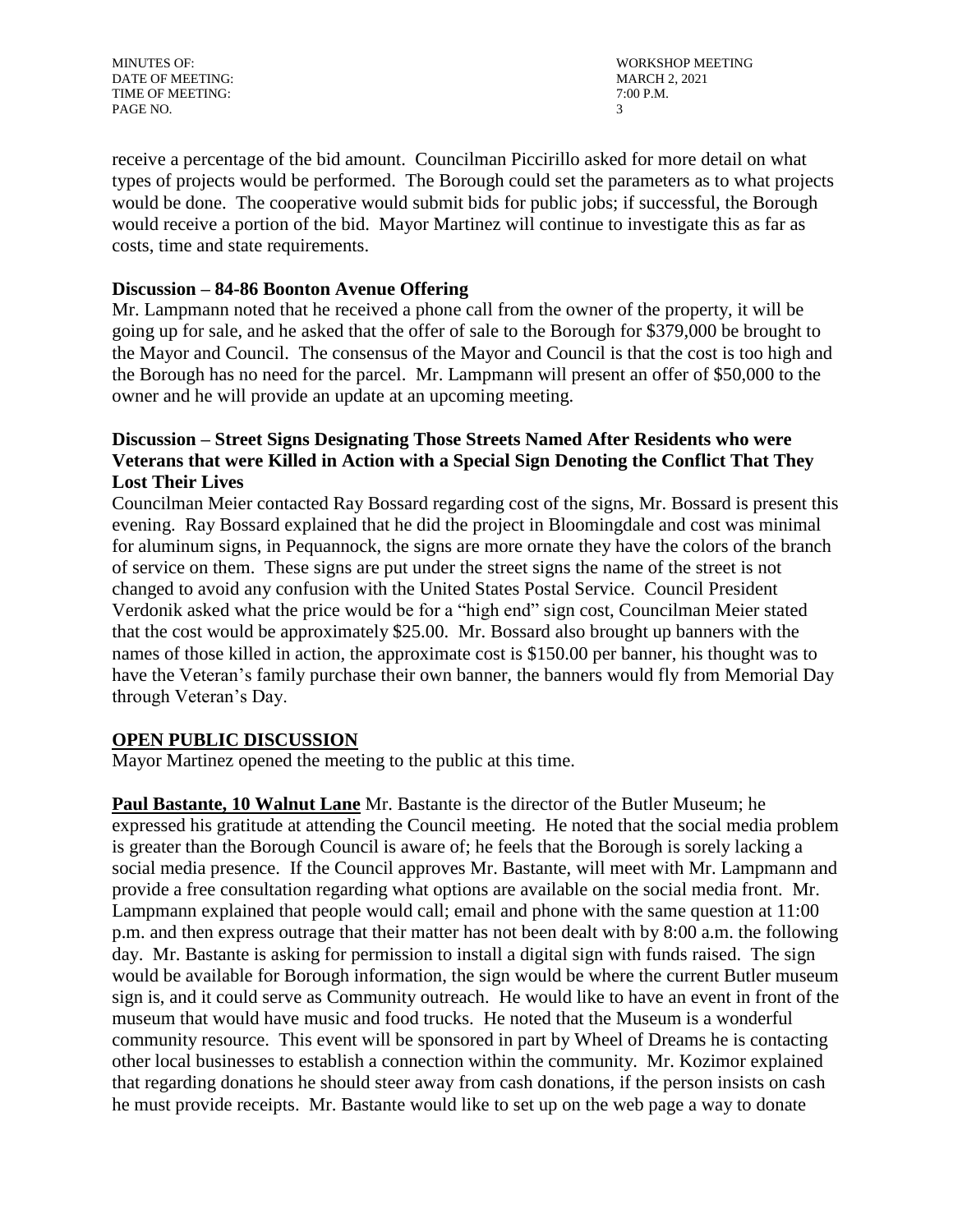MINUTES OF: WORKSHOP MEETING NATE OF MEETING DATE OF MEETING: DATE OF MEETING: TIME OF MEETING:  $7:00$  P.M. PAGE NO. 4

funds electronically. Mr. Lampmann suggested that perhaps the perhaps Butler Park would be a better location for the event as more people would be able to attend. Mr. Bastante is requesting that Main Street be closed to vehicular traffic to allow more people to attend. Mr. Lampmann noted that Mr. Bastante would need to go over the plans with Chief Chimento regarding road

Seeing no one else come forward to speak a motion was made to close the public portion of the meeting. Moved: Fox Second: Verdonik All in favor.

closure; Mr. Lampmann would facilitate the date for a meeting.

Motion to adjourn Moved: Fox Second: Verdonik All in favor.

ADJOURNMENT: 8:25 p.m.

Adopted: June 15, 2021

\_\_\_\_\_\_\_\_\_\_\_\_\_\_\_\_\_\_\_\_\_\_\_\_\_\_\_\_\_\_\_\_\_\_\_\_

Ryan Martinez, Mayor

Attest:

mary o. Ohnefe

\_\_\_\_\_\_\_\_\_\_\_\_\_\_\_\_\_\_\_\_\_\_\_\_\_\_\_\_\_

Mary A. O'Keefe, RMC Municipal Clerk Dated: June 15, 2021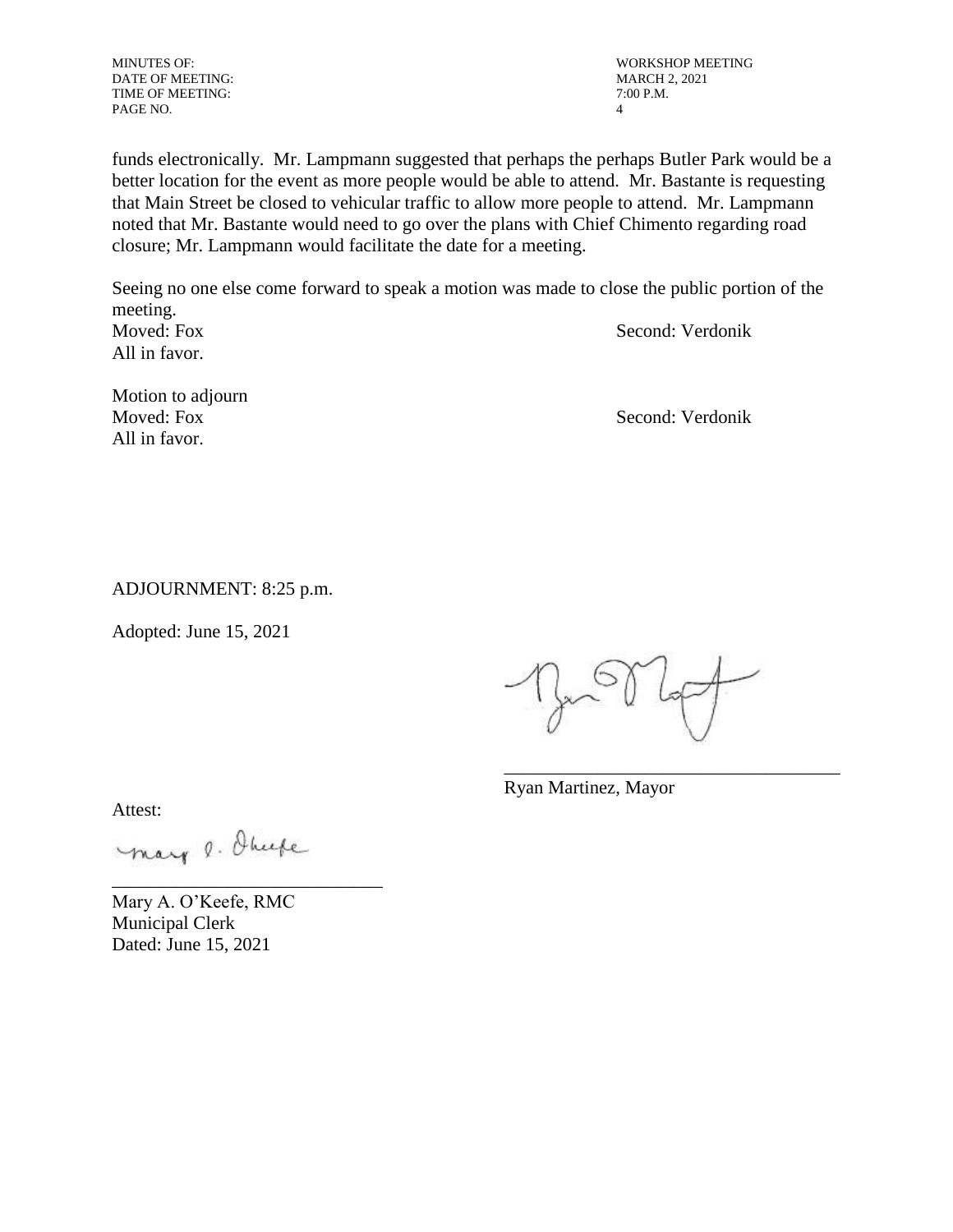**MINUTES OF:** DATE OF MEETING: TIME OF MEETING: PAGE NO.

**WORKSHOP MEETING MARCH 2, 2021** 7:00 P.M.  $\overline{\mathbf{S}}$ 

 $\label{eq:2.1} \begin{array}{cc} \mathcal{L}_{\text{max}} & \mathcal{L}_{\text{max}} \\ \mathcal{L}_{\text{max}} & \mathcal{L}_{\text{max}} \end{array}$ 

#### **BOROUGH OF BUTLER**

#### **ORDINANCE NO. 2021-4**

#### ORDINANCE AMENDING CHAPTER 234 OF THE REVISED GENERAL ORDINANCES OF THE BOROUGH OF BUTLER AND ESTABLISHING WATER RATES

BE IT ORDAINED by the Mayor and Council of the Borough of Butler, County of Morris, and State of New Jersey, as follows:

1. Chapter 234, Subchapter 234-7, entitled "Fees and Rates; Billing Procedures" of the Revised General Ordinances of the Borough of Butler shall be amended by the following revisions to Subsections 234-7B entitled "Water Rates" which shall read in their entirety as follows:

B. Water Rates. The following rents, rates and charges are hereby established for water supplied by the Department.

- (1) Domestic metered. This schedule of rates shall consist of two (2) parts or elements: first, a fixed charge; and second, a proportional charge.
	- (a) Fixed meter service charge (based on the size of the meter required to serve the customer on a quarterly basis) shall be as follows:

| <b>Size of Meter</b> | Per Ouarter                        |          |
|----------------------|------------------------------------|----------|
| (inches)             | <b>Butler &amp; Jurisdictional</b> |          |
|                      | <b>Customers</b>                   |          |
| 5/8                  |                                    | 43.00    |
| 3/4                  |                                    | 43.00    |
|                      | \$                                 | 61.65    |
| $1 - 1/2$            |                                    | 78.50    |
|                      |                                    | 97.15    |
|                      |                                    | 241.00   |
|                      | Ъ                                  | 480.00   |
|                      |                                    | 958.00   |
|                      |                                    | 1,198.00 |

Provided, however, that each multi-tenant residential or nonresidential building supplied through one (1) service connection or meter shall pay Forty Three Dollars (\$43.00), for each unit supplied through the service connection.

(b) Schedule. In addition to the fixed charge, all metered water shall be charged as follows: The rent per one thousand (1,000) gallons shall be Five Dollars  $($5.00).$ 

2. If any section or provision of this Ordinance shall be held invalid in any Court of competent jurisdiction, the same shall not affect the other sections or provisions of this Ordinance, except so far as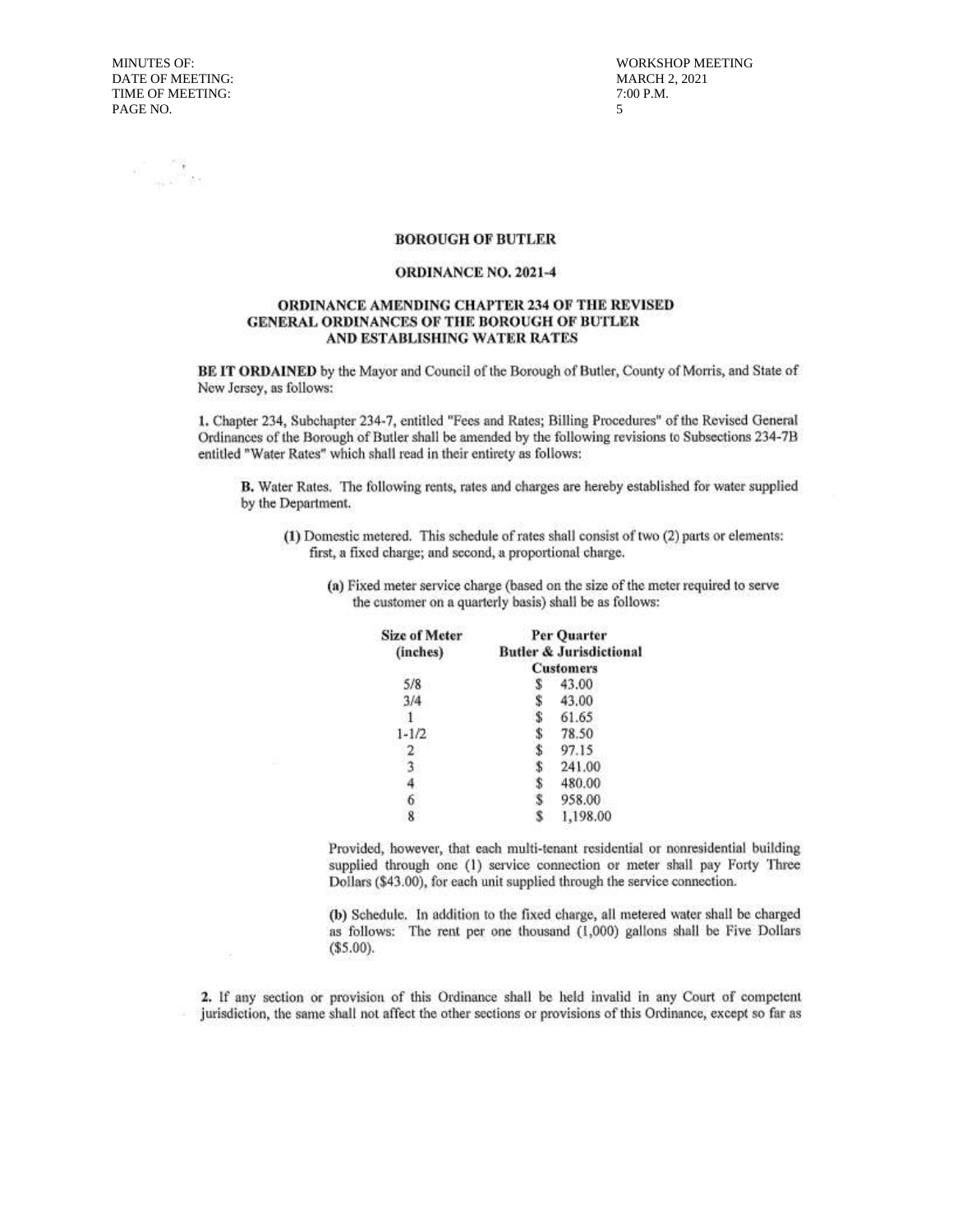$\sim$   $\sim$   $\sim$   $\sim$   $\sim$ 

MINUTES OF: WORKSHOP MEETING MARCH 2, 2021 6

> the section or provision so declared invalid shall be inseparable from the remainder of any portion thereof.

> 3. All Ordinances or parts of Ordinances which are inconsistent herewith are hereby repealed to the extent of such inconsistency.

> 4. This Ordinance shall take effect immediately after final passage and publication in the manner provided by law.

Mary P. Olup

Adopted this  $2^{n\ell}$  day of  $M$ erch  $, 2021.$  $\eta$ e Ryan Martinez, Mayor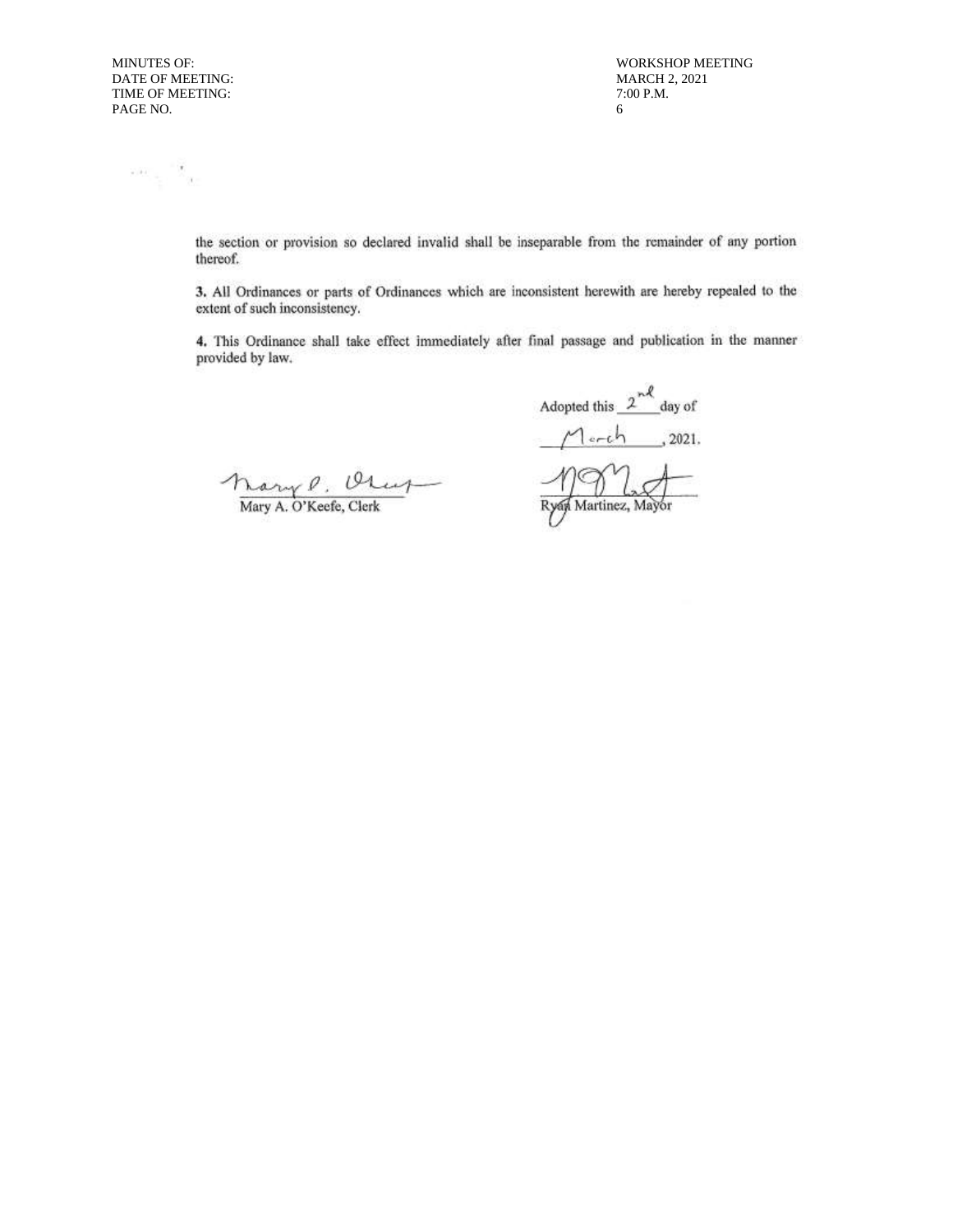$\rightarrow$ 

 $\leftarrow$ 

**WORKSHOP MEETING MARCH 2, 2021** 7:00 P.M.  $\overline{7}$ 

#### **BOROUGH OF BUTLER**

#### **RESOLUTION 2021-28**

#### RESOLUTION AUTHORIZING THE EXECUTION OF AN AMENDMENT TO THE AGREEMENT FOR PAYMENT IN LIEU OF TAXES AND A THIRD AMENDMENT TO THE RESTATED LEASE BETWEEN THE BOROUGH OF BUTLER AND BUTLER SENIOR CITIZENS HOUSING, LP.

WHEREAS, Butler Senior Citizens Housing, LP ("Owner" or "Borrower" or "Existing Tenant" or "Sponsor") has made an application to the Borough of Butler ("Borough" or "Landlord"), for approval of the continuation of that certain PILOT Agreement, by and between the Sponsor and the Municipality, dated October 19, 2004, upon the refinancing of its New Jersey Housing and Mortgage Finance Agency ("NJHMFA") Loan as defined in greater detail herein, infra; and

WHEREAS, Pursuant to the Restated Lease, dated December 26, 1991, between the Landlord and Butler Senior Housing Development Fund Company, Inc. ("Original Tenant"), a copy of which is recorded in Deed Book 3534 at Page 212 (as amended, the "Restated Lease"), the Landlord leased the Land (as defined therein) to the Original Tenant; and

WHEREAS, Pursuant to an Amendment to Restated Lease, dated February 15, 2005, among the Landlord, the Original Tenant and the Existing Tenant, the parties thereto amended the Lease to (i) substitute the Existing Tenant for the Original Tenant, (ii) extend the term of the Restated Lease and (iii) make conforming changes to the Restated Lease; and

WHEREAS, Pursuant to a Second Amendment to Restated Lease, dated June 7, 2005, between the Landlord and the Existing Tenant, the parties thereto amended the Restated Lease to re-lease to Landlord a portion of the Land; and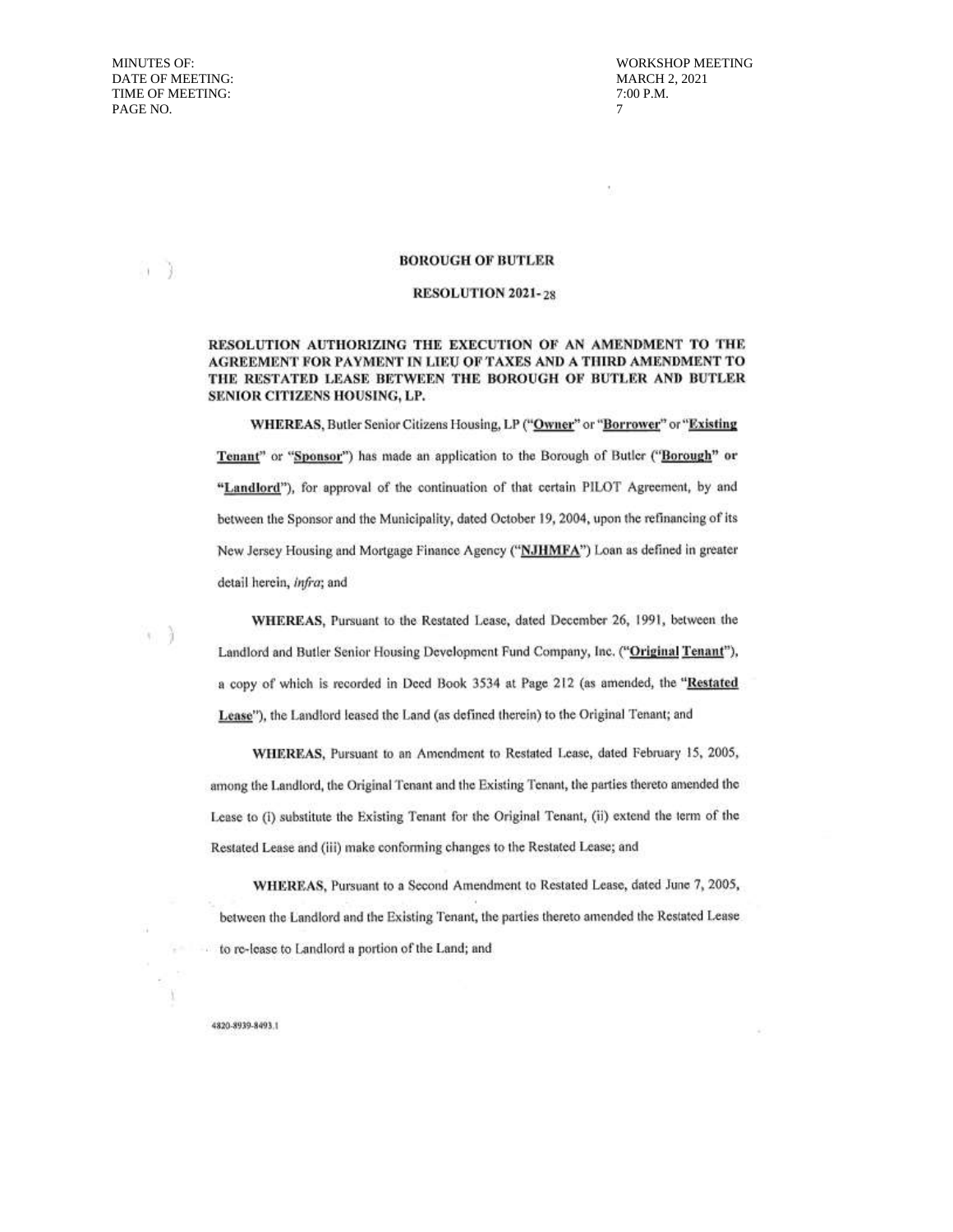$\left( -\right)$ 

40 m

 $\lambda$   $\lambda$   $\lambda$   $\lambda$ 

**WORKSHOP MEETING MARCH 2, 2021** 7:00 P.M.  $\mathbf{g}$ 

WHEREAS, Butler Senior Citizens Housing, LLC ("New Tenant") was formed to refinance the existing NJHMFA Loan encumbering the leased premises and improvements thereon; and

WHEREAS, Pursuant to such refinancing, (i) Existing Tenant will merge into the New Tenant, (ii) the term of the Restated Lease would need to be extended and (iii) other conforming changes would need to be made to the Restated Lease in the form of that certain Third Amendment to Restated Lease ("Third Amendment to Restated Lease") which the Borough Council has taken under consideration; and

WHEREAS, the Borough Council considered that certain Disbursement Agreement, by and between NJHMFA and Borrower, dated July 28, 2005 ("Disbursement Agreement"), which terms set forth that NJHMFA committed to provide a mortgage loan to Borrower in an amount not to exceed \$6,301,334 ("NJHMFA Loan"); and

WHEREAS, under the terms of the Disbursement Agreement, Borrower rehabilitated 89 units of rental housing at Butler Senior Housing, shown on the official tax map of the Borough of Butler as Lot 10.01, Block 41, and located at 9 Ace Road, in the Borough of Butler, County of Morris, New Jersey (the "Project"); and

WHEREAS, a portion of the NJHMFA Loan was disbursed for acquisition and other approved costs, and the remaining portion was held by NJHMFA in a dedicated escrow account for NJHMFA-approved costs associated with the rehabilitation of the Project; and

WHEREAS, the Borough Council considered that certain Use Agreement, by and between Owner and the Secretary of Housing and Urban Development, acting by and through the Assistant Secretary for Housing-Federal Housing Commissioner ("HUD"), dated July 28,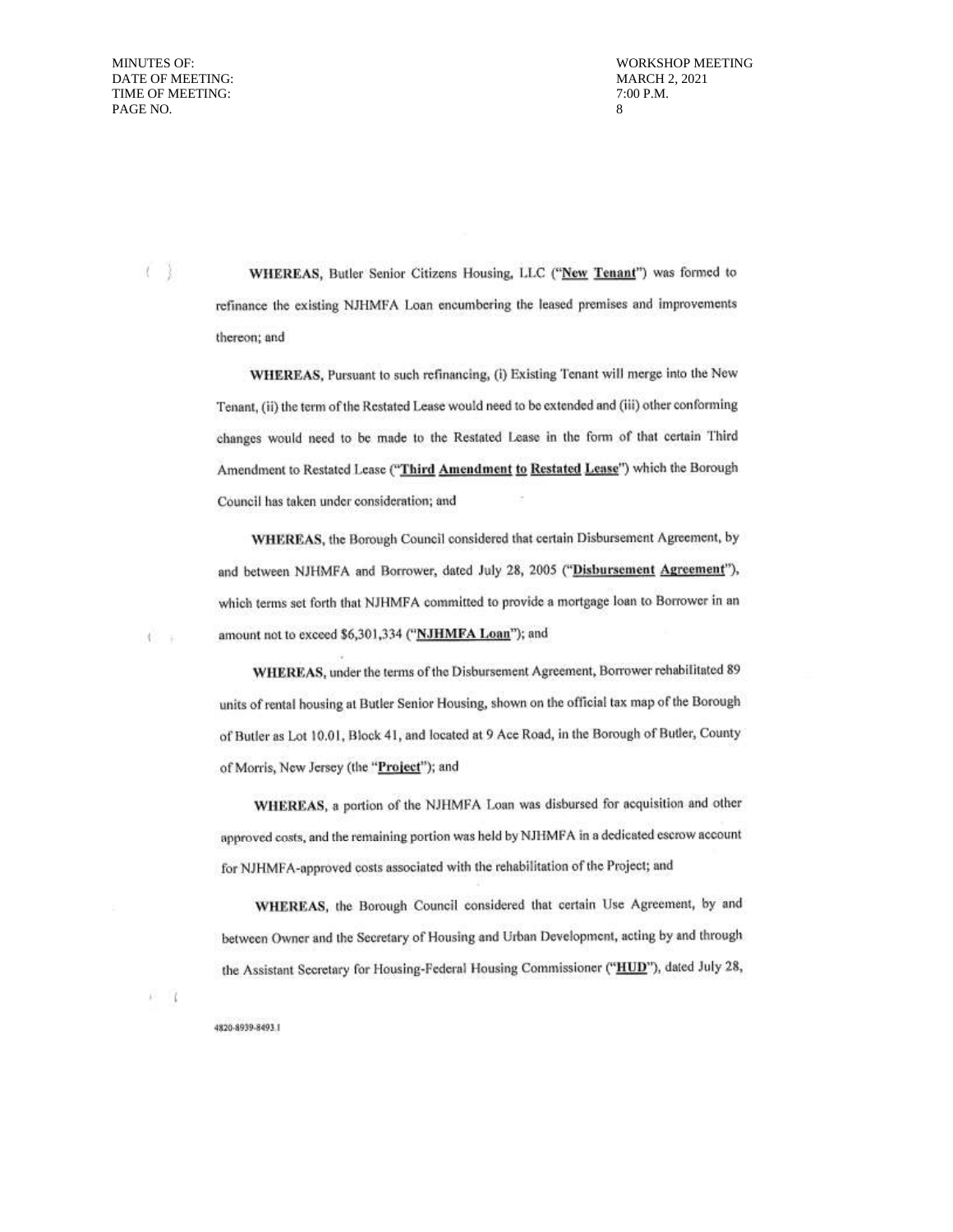$i$ 

ŨŤ

n 3

MARCH 2, 2021 9

2005 ("Use Agreement"), which was executed contemporaneously with the Disbursement Agreement; and

WHEREAS, under the terms of the Use Agreement, Owner has agreed to maintain the Project solely as rental housing for very-low income elderly or disabled persons (or low-income elderly or disabled persons as approved by HUD or moderate-income elderly or disabled persons in the case of non-subsidized Section 202 projects) for the life of the Use Agreement; and

WHEREAS, under the terms of the Use Agreement, Owner will continue to accept all forms of Section 8 tenant-based assistance for all units that do not have project-based assistance for the life of the Use Agreement; and

WHEREAS, under the terms of the Use Agreement, Owner will continue to comply with the provisions of any federal, state, or local law prohibiting discrimination in housing on the grounds of race, color, religion or creed, sex, disability, familial status, or national origin, including the Fair Housing Act of 1968, as amended; and

WHEREAS, the Borough Council considered the PILOT Agreement, which sets forth in relevant part that Sponsor shall make payments to the Borough of Butler in an amount equal to 5.2% of the Project Revenues as set forth in the Audit (as terms are defined in the PILOT Agreement) from the date of the NJHMFA Loan and for the remainder of its original term expiring on or about August 1, 2037, and that such payments shall be made in lieu of the taxes otherwise due and owing from the Sponsor to the Borough of Butler; and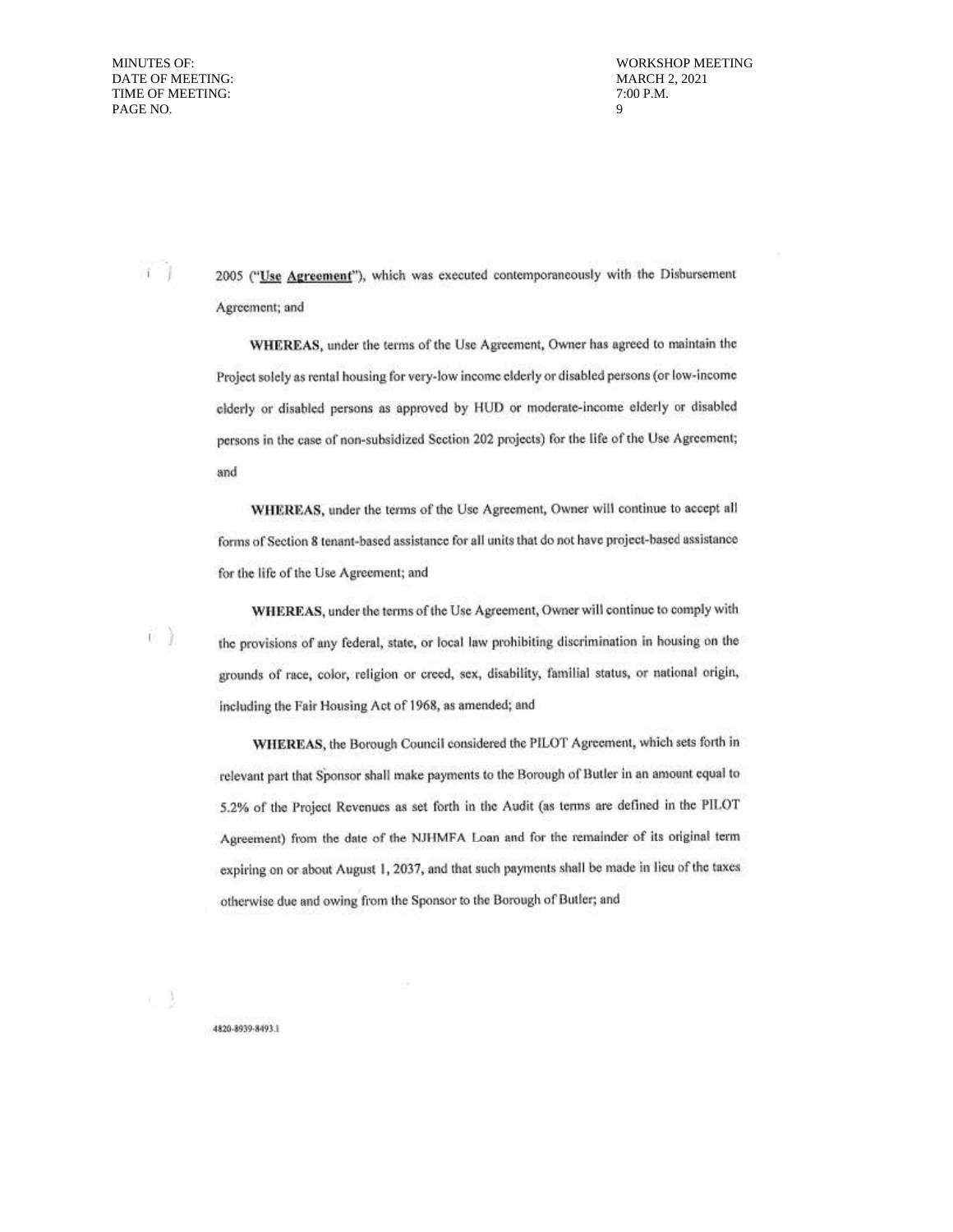i)

e Y

**WORKSHOP MEETING MARCH 2, 2021** 7:00 P.M. 10

WHEREAS, the Borrower confirmed that the new HUD 223(f) loan to be secured through the planned refinance will have an anticipated maturity date of December 31, 2056; and

WHEREAS, the Borough Council finds that it is in the best interest of the Borough to approve the application for the continuation of the PILOT Agreement; and

WHEREAS, the Borough Council herein sets forth its findings of facts and conclusions of law regarding this application for the purpose of memorializing the Council's decision; and

WHEREAS, the Borough Council will impose certain stipulations and conditions upon its approval, as set forth within.

NOW, THEREFORE, BE IT RESOLVED, by the Borough Council of the Borough of Butler, County of Morris, State of New Jersey that after consulting with the applicant, Butler Senior Citizens Housing, LP, and after reviewing the Restated Lease, the Third Amendment to the Restated Lease, the Disbursement Agreement, the Use Agreement, the PILOT Agreement, and the proposed Amendment to the PILOT Agreement (as defined herein, Infra), the Council of the Municipality discussed the merits of the granting of this application and so makes the following findings of law and fact:

- 1. The Existing Tenant and New Tenant have requested, and the Landlord has agreed, that the Restated Lease be modified as set forth in the Third Amendment to the Restated Lease.
- 2. Section 6 of the PILOT Agreement states that "The tax exemption provided herein shall apply only so long as the Sponsor or its successor and assigns and the Project remain subject to the provisions of the HMFA Law and Regulations made thereunder and the supervision of the

4820-8939-8493.1

前面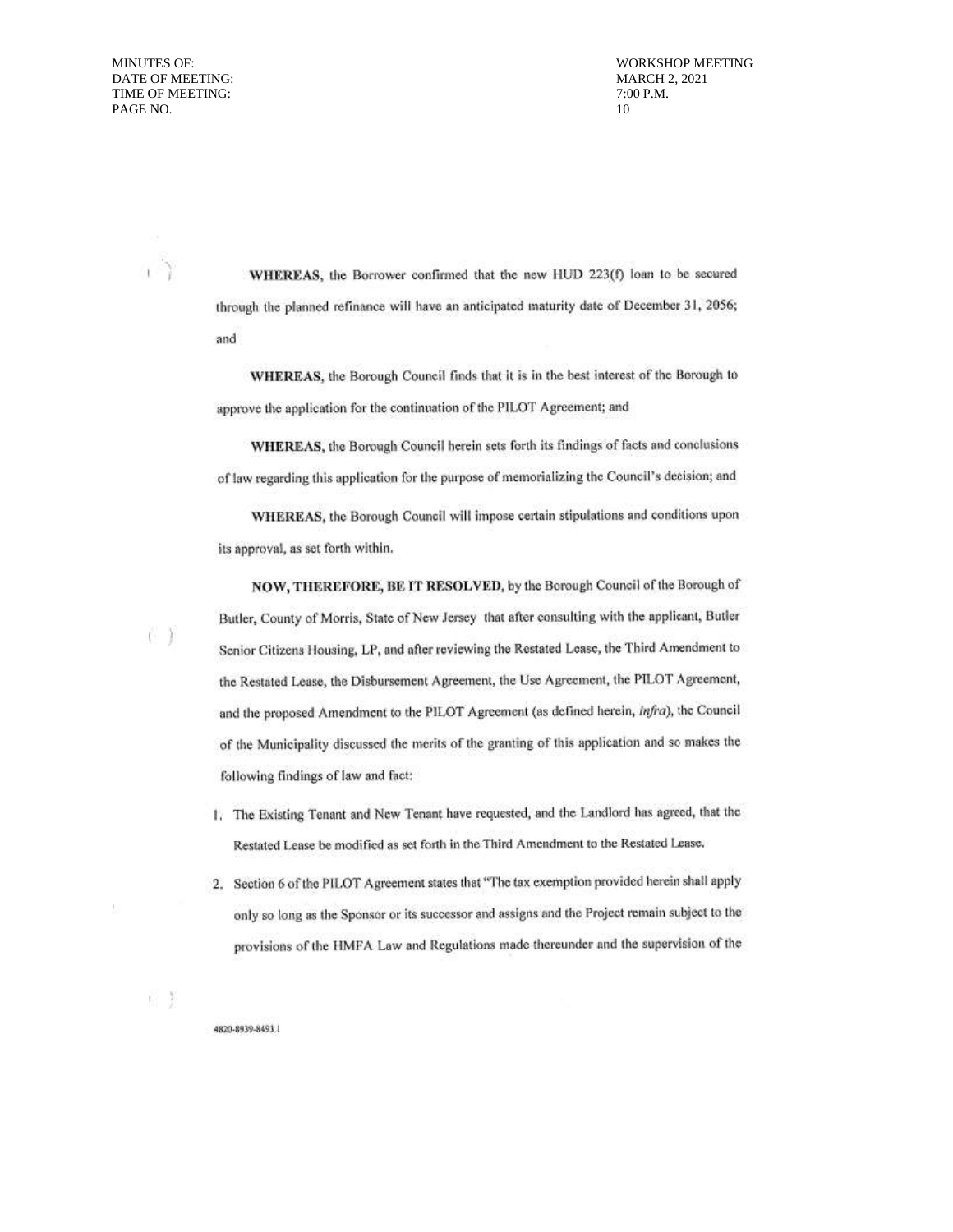$\langle \cdot \rangle$ 

n X

**WORKSHOP MEETING MARCH 2, 2021** 7:00 P.M.  $11$ 

New Jersey Housing and Mortgage Financing Agency, but in no event longer than the term of the Agency Mortgage."

- 3. Notwithstanding the above, N.J.S.A. 55:14K-37(c) provides, in relevant part, that "the governing body of a municipality may agree to continue a tax exemption for a State or federally subsidized housing project, beyond the date on which the eligible loan made by the agency on the project is fully paid, so long as the project remains subject to affordability controls pursuant to: (1) project-based federal rental assistance, authorized pursuant to section 8 of the United States Housing Act of 1937 (42 U.S.C. § 1437f), or other federal or State project-based assistance; (2) the Uniform Housing Affordability Controls promulgated by the New Jersey Housing and Mortgage Finance Agency; or (3) the rent and income limits established by the federal Low Income Housing Tax Credit program pursuant to section 42 of the Internal Revenue Code (26 U.S.C. § 42)."
- 4. Under the terms of the refinance, Borrower will necessarily make a full repayment of the original NJHMFA Loan ("Agency Mortgage") in order to enter into its HUD 223(f) loan under new payment terms. This full repayment of the Agency Mortgage will not trigger the termination of the PILOT Agreement, because the Borrower will pay its HUD 223(f) loan in continued compliance with the Use Agreement, the terms of which satisfy N.J.S.A. 55:14K- $37(c)$ .
- 5. Accordingly, compliance with N.J.S.A. 55:14K-37(c) will continue for the term of the HUD 223(f) loan, which has an anticipated maturity date of December 31, 2056.
- 6. In the event of (a) a sale, transfer, or conveyance of the Project by the Sponsor or (b) a change in the organizational structure of the Sponsor, the PILOT Agreement shall be assigned to the

61 9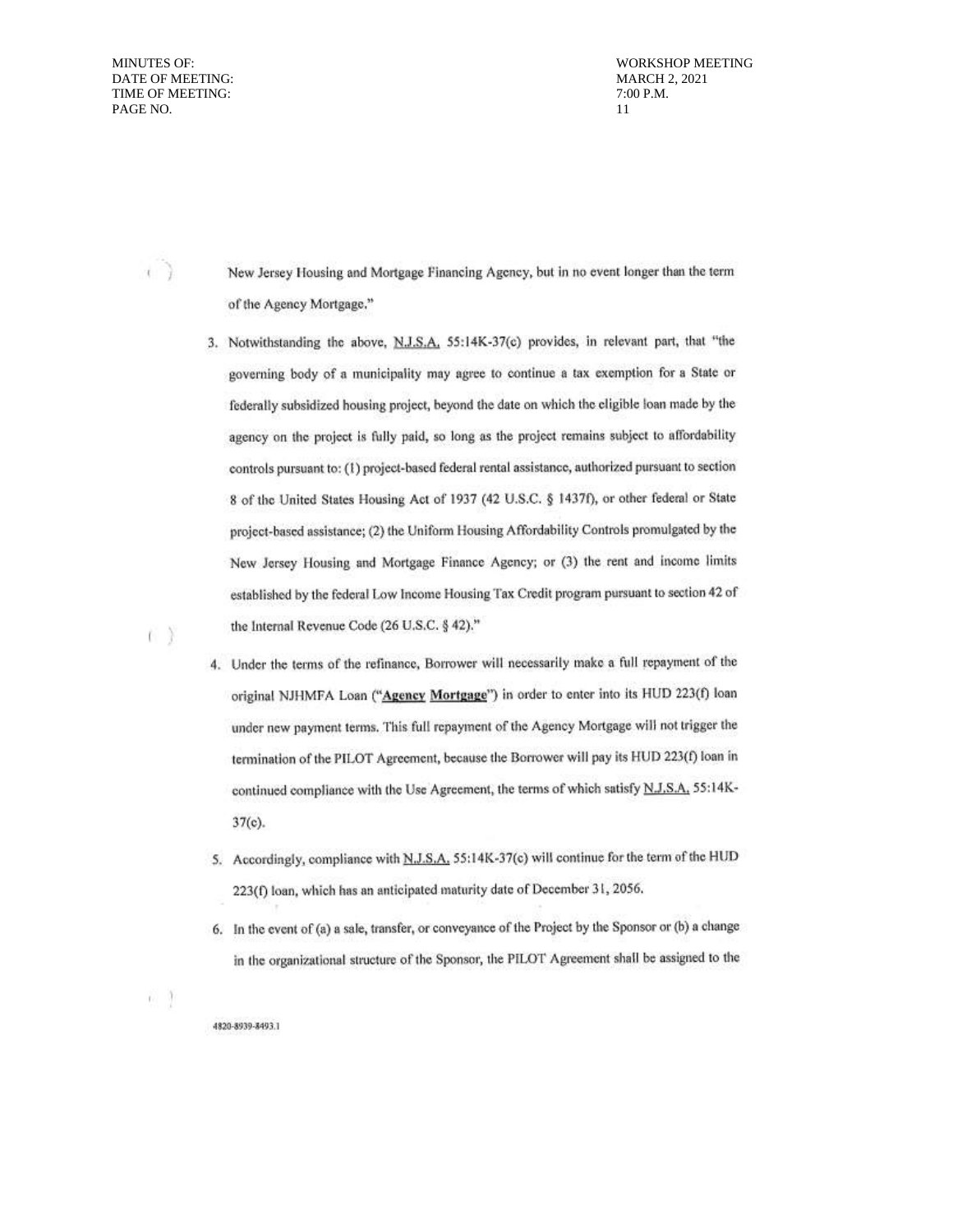$\left\langle \right\rangle$ 

X ıí.

**WORKSHOP MEETING MARCH 2, 2021** 7:00 P.M. 12

Sponsor's successor and shall continue in full force and effect so long as the successor entity qualifies under the HMFA Law or any other state law applicable at the time of the assignment of this Agreement and assumes the Agency Mortgage. Section 7 of the Use Agreement states that "Ownership of the Project will be controlled by a nonprofit mortgagor entity or a limited partnership entity of which the general partner is an entity controlled by a legitimate nonprofit affordable housing provider."

- 7. The terms of the HUD 223(f) loan will continue to satisfy Section 6 of the PILOT Agreement, because a nonprofit agency will remain the controlling entity of the Borrower and at all times the Project will remain compliant with HMFA laws and regulations.
- 8. The terms of the HUD 223(f) loan will continue to satisfy Section 7 of the Use Agreement, as the ownership of the Project will continue to be controlled by a nonprofit mortgagor entity or a limited partnership entity of which the general partner is an entity controlled by a legitimate nonprofit affordable housing provider.

BE IT FURTHER RESOLVED, that Approval for the continuation of the PILOT Agreement and Approval of the Third Amendment to the Restated Lease are hereby granted subject to the conditions set forth above and herein, which are summarized as follows:

- a. The Project known as Butler Senior Housing, located at 9 Ace Road, Borough of Butler, County of Morris, New Jersey, shown on the official tax map of the Borough of Butler as Lot 10.01, Block 41, shall at all times during the term of the PILOT Agreement, as amended, remain compliant with the Use Agreement and N.J.S.A. §55:14K-37(c); and
- b. The Sponsor or its successor in title, which shall be an affiliate of Springpoint Senior Living, Inc., shall qualify for and close on its HUD 223(f) loan in materially the same

ηŴ